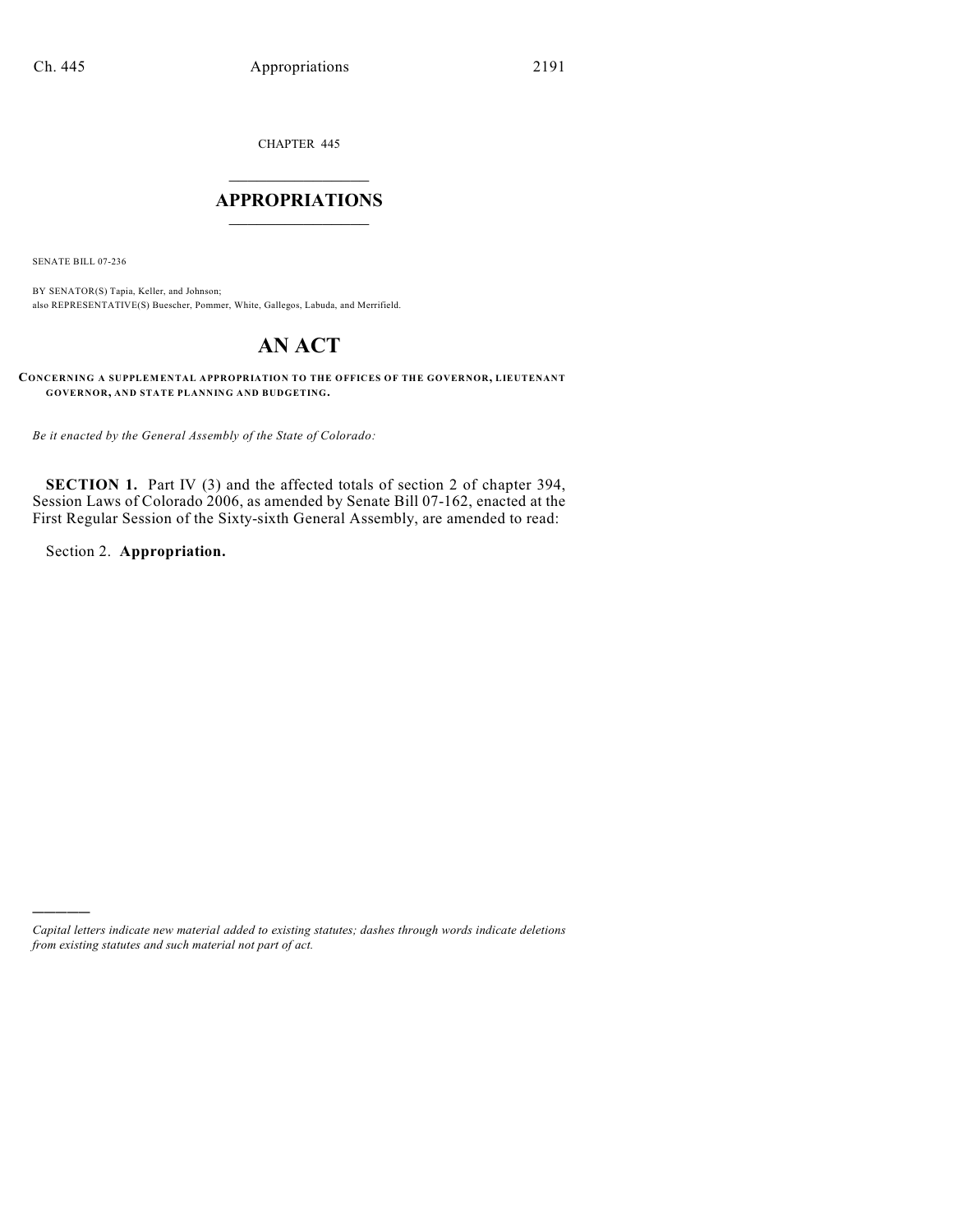Ch. 445 Appropriations

|--|

|                 |              |                | APPROPRIATION FROM |              |               |                |  |  |
|-----------------|--------------|----------------|--------------------|--------------|---------------|----------------|--|--|
|                 |              |                |                    |              |               |                |  |  |
| ITEM &          | <b>TOTAL</b> | <b>GENERAL</b> | GENERAL            | <b>CASH</b>  | CASH          | <b>FEDERAL</b> |  |  |
| <b>SUBTOTAL</b> |              | <b>FUND</b>    | <b>FUND</b>        | <b>FUNDS</b> | <b>FUNDS</b>  | <b>FUNDS</b>   |  |  |
|                 |              |                | <b>EXEMPT</b>      |              | <b>EXEMPT</b> |                |  |  |
|                 |              |                |                    |              |               |                |  |  |

## **PART IV GOVERNOR - LIEUTENANT GOVERNOR - STATE PLANNING AND BUDGETING**

| (3) OFFICE OF STATE PLANNING AND BUDGETING <sup>12, 14, 15, 16, 17</sup> |           |           |                   |                    |
|--------------------------------------------------------------------------|-----------|-----------|-------------------|--------------------|
| Personal Services                                                        | 1,288,220 |           |                   | $1,288,220(T)^{3}$ |
|                                                                          |           |           |                   | $(19.5$ FTE)       |
| <b>Operating Expenses</b>                                                | 51,724    |           |                   | $51,724(T)^{3}$    |
| Economic Forecasting                                                     |           |           |                   |                    |
| Subscriptions                                                            | 16,362    |           |                   | $16,362(T)^{3}$    |
| <b>GOVERNMENT</b>                                                        |           |           |                   |                    |
| <b>EFFICIENCY</b>                                                        |           |           |                   |                    |
| <b>MANAGEMENT STUDY</b>                                                  | 700,000   |           | $700,000^{\circ}$ |                    |
|                                                                          |           | 1,356,306 |                   |                    |
|                                                                          |           | 2,056,306 |                   |                    |

<sup>a</sup> These amounts shall be from indirect cost recoveries collected from the State Highway Fund by the Department of Transportation, pursuant to Section 43-1-113 (8) (a), C.R.S.

**IF NOT EXPENDED PRIOR TO JULY 1, 2007, THE AMOUNT UNEXPENDED SHALL BE ROLLED FORWARD AND SHALL REMAIN AVAILABLE FOR EXPENDITURE IN FY 2007-08.**